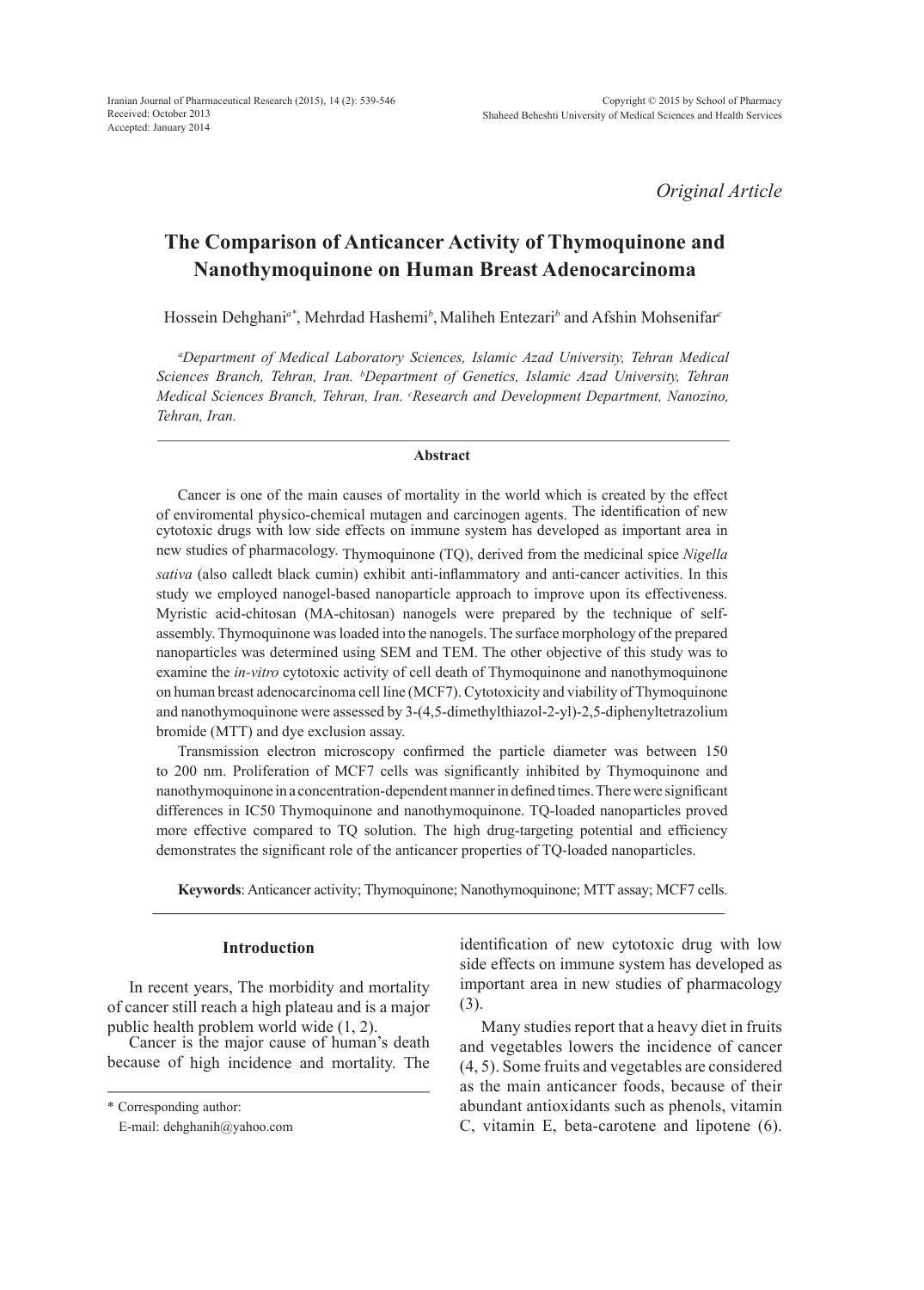It has been reported that various fruit and vegetable extracts are capable of inhibiting the protoasome activity and this inhibition is associated with tumor cell apoptosis (7). Thymoquinone (TQ) is the bioactive compound derived from black seed (*Nigella sativa*) oil. It is a spice that grows in the Mediterranean region and in Western Asian countries. In folklore medicine, the seed is reportedly associated with diverse therapeutic benefits to bronchial asthma, dysentery, headache, gastrointestinal problems, eczema, hypertension, and obesity. The therapeutic and chemopreventive potential of black seeds have been reported (8). TQ has been reported to exhibit antiproliferative effects on cell lines derived from breast, colon, ovary, larynx, lung, myeloblastic leukemia, and osteosarcoma. Chemosensitization by TQ is mostly limited to *in-vitro* studies, and it has potential in therapeutic strategy for cancer. The results favor efficacy and enhancement of therapeutic benefit against tumor cells resistant to therapy based on cellular targets that are molecular determinants for cancer cell survival and progression (9).

Drug overdose remains a common clinical problem across the globe, occurring both inadvertently and intentionally. Consequently, a broad range of non-specific therapies have been developed to approach this problem, ranging from cathartics to more invasive and sophisticated approaches. Nanoparticles have been developed for scavenging various drugs; indeed (10). Nanogels, sub-micron hydrogel nanoparticles, have highly desirable properties that may make them particularly suitable for such applications. Like hydrogels, nanogels have a three dimensional, internally cross-linked microstructure, swell in aqueous solvents to provide free volume for non-specific sorption, and can shrink and swell according to changes in the gel environment. Like nanoparticles, nanogels are injectable, have extremely high specific surface areas available for interaction with chemicals in the gel environment, and respond much faster to environmental stimuli. Based on these properties, nanogels have already attracted significant interest as sensors, rheological modifiers, optical devices, mechanical actuators, diagnostics supports, and drugdelivery vehicles, among other applications (11). The aims of the current study were: 1) the preparation of MA-chitosan nanogels loaded with Thymoquinone and 2) Comparison the effects of Thymoquinone and nanothymoquinone on the viability of human breast adenocarcinoma cell line. Cell cytotoxicity and viability was examined by the 3-(4,5-dimethylthiazol-2-yl)- 2,5-diphenyltetrazolium bromide (MTT) and dye exclusion assay.

#### **Experimental**

## *Chemicals*

Thymoquinone (2-isopropyl-5-methyl-1,4-benzoquinone), Myristic acid (Sigma Aldrich  $\geq$  99%, Mw = 228.37 g/mol), Dimethyl sulfoxide (DMSO, Sigma Aldrich,  $\geq$  99.9%,  $Mw = 78.13$  g/mol), Chitosan(Sigma Aldrich, medium molecular weight of 340 g/mol) and EDC (1-ethyl-3-(3-dimethylaminopropyl) carbodiimide Sigma Aldrich, Mw = 155.24 g/ mol,  $d = 0.814$  g/mL) were purchased from Sigma Chemical Co. (St. Louis, MO. USA).

#### *Preparation of the nanogels*

Nanogels were prepared by the technique of self-assembly with the method of Chen, *et al.* (12) with some modifications. Myristic acid (MA) solution was prepared by dissolving 228 mg MA in 23 mL Dimethyl sulfoxide. Chitosan (0.5 g) was dissolved in 1% acetic acid solution (100 mL). Polymer complexes of MA and chitosan was prepared by adding EDC cross linker. EDC was dissolved in methanol (126  $\mu$ L/15 mL); then added to the MA solution. Subsequently, chitosan solution was added drop wisely to the MA solution while stirring under the hood at room temperature. MA was coupled to chitosan by the formation of amid linkages through the EDC-mediated reaction. The weight ratio of chitosan to MA and EDC were 3:1:1. The molecule oriented itself to exposed hydrophilic regions to the water and the hydrophobic regions assembled in the core; by this process micelle like nanogels are prepared. Dried nanogels were dissolved in 1% acetic acid solution and kept in refrigerator at -4 ˚C until required for the tests. Dionized water was applied for preparing all solutions.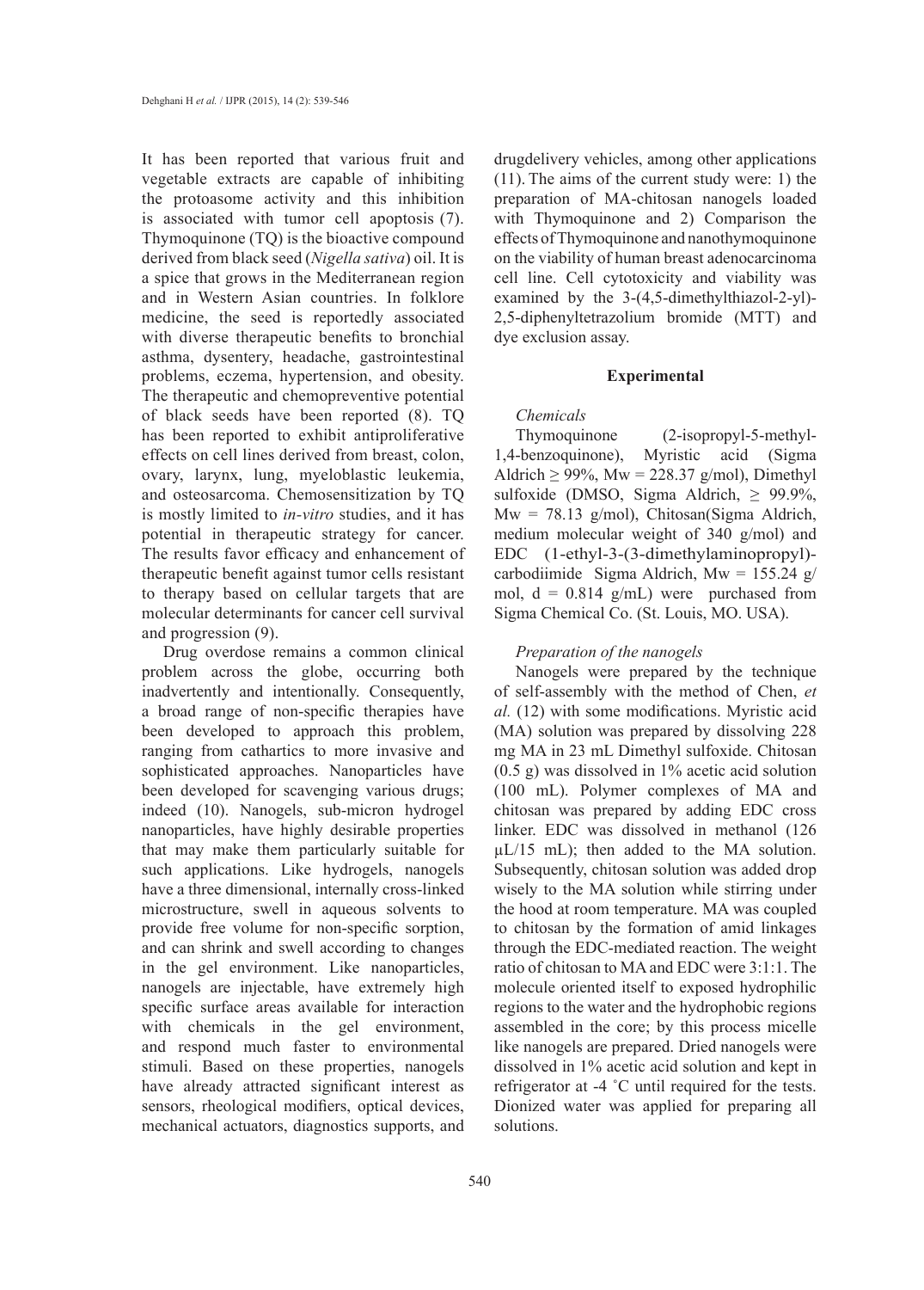## *Loading thymoquinone*

Thymoquinone was loaded into the MA-chitosan nanogels. A variable ratio of Thymoquinone (0, 5, 50, 100, 200 and 300 µg/mL) was added to the nanogels while sonicating in water bath (Powersonic S10) with high-power ultrasound at room temperature for 30 min. Thymoquinone -loaded nanogels (TLNs) were characterized by Malvern Zetasizer (Malvern Instruments Ltd., United Kingdom) to determine median size of nanogels and size distribution when loaded with different amount of the Thymoquinone.

#### *TEM and SEM study*

 Scanning and Transmission Electron Microscopy (SEM and TEM) was preformed to observe TLNs morphology, shape, size and core and shell structures. For preparing SEM photographs, one drop of TLN was dropped onto studs and gold sputtered using an auto sputter coater (BIORAD Polaron Division), then analyzed with Hitachi Field Emission Scanning Electron Microscope (FE-SEM) S-4160 (Japan) at 15 kV acceleration voltage. TEM was performed with the method of Liu *et al.* (13). By using Transmission Electron Microscope (Zeiss EM 10C TEM-GmbH) at an accelerating voltage of 80 Kv. The increasing amount of the Thymoquinone led to an increase in the particles sizes with irregular shape (Figure 1).

#### *Cell culture and Thymoquinone treatment*

MCF7 cell lines were obtained from the National Cell Bank of Iran (NCBI). The cells were cultured in RPMI-1640 containing 10% FBS, 2 mM glutamine, antibiotics (penicillin G, 60 mg/L; streptomycin, 100 mg/L; amphotericin B, 50 μL/L) under a humid atmosphere (37 °C, 5% CO2, 95% air).

Upon reaching appropriate confluence, the cells were passaged and incubated with 0(Control group), 5, 50, 100, 200 and 300 µg/ mL concentrations of Thymoquinone and nanothymoquinone for defined times. The cells were treated with MA-chitosan nanogels at the same dose of that used in the maximum dose (300 microgram/mL) group too.

# *Determination of cell viability*

The assay detects the reduction of MTT [3-(4,5-dimethylthiazolyl)-2,5-diphenyltetrazolium bromide] (Sigma) (a colorimetric technique) by mitochondrial dehydrogenase to blue formazan product, which reflects the normal function of mitochondria and hence the measurement of cytotoxicity and cell viability.

Briefly,  $10^4$  cells/well were treated with various concentrations of Thymoquinone and nanothymoquinone. After 24 hour incubation the cells were washed twice with phosphate buffered saline (PBS) and MTT (0.5 mg/mL PBS) was added to each well and incubated at 37 °C for 3 h. The formazan crystals that formed were dissolved by adding DMSO (100 μL/well), and the absorbance was read at 570 nm using a microplate scanning spectrophotometer (ELISA reader, Organon Teknika, Netherlands). Toxicity level was calculated by the following formula:

Cytotoxicity% = 
$$
1 - \frac{\text{Meane absorbance of toxicant}}{\text{Meane absorbance of negative control}} \times 100
$$

Viability 
$$
\% = 100
$$
 - Cytotoxicity %

To diminish test error level, MTT strain was added to some wells without cells and along with other wells, absorbance level was read and ultimately subtracted from whole the absorbance.

## *Statistical analysis*

Statistical significances of difference throughout this study were calculated using a Student's t-test and by one-way variance analysis. P<0.05 was considered statistically significant.

p-values (Statistically significant if<0.05) were determined using the Graph Pad Prism V.5. software.

#### **Results**

#### *Surface morphology*

The shape and surface texture of the nanoparticles could be detected using a number of sophisticated techniques such as TEM or SEM, respectively. Nanoparticles showed a round and smooth surface in TEM. The morphology of TQ-loaded MA-chitosan nanogels as prepared is shown in Figure 1(A and B). Nanoparticle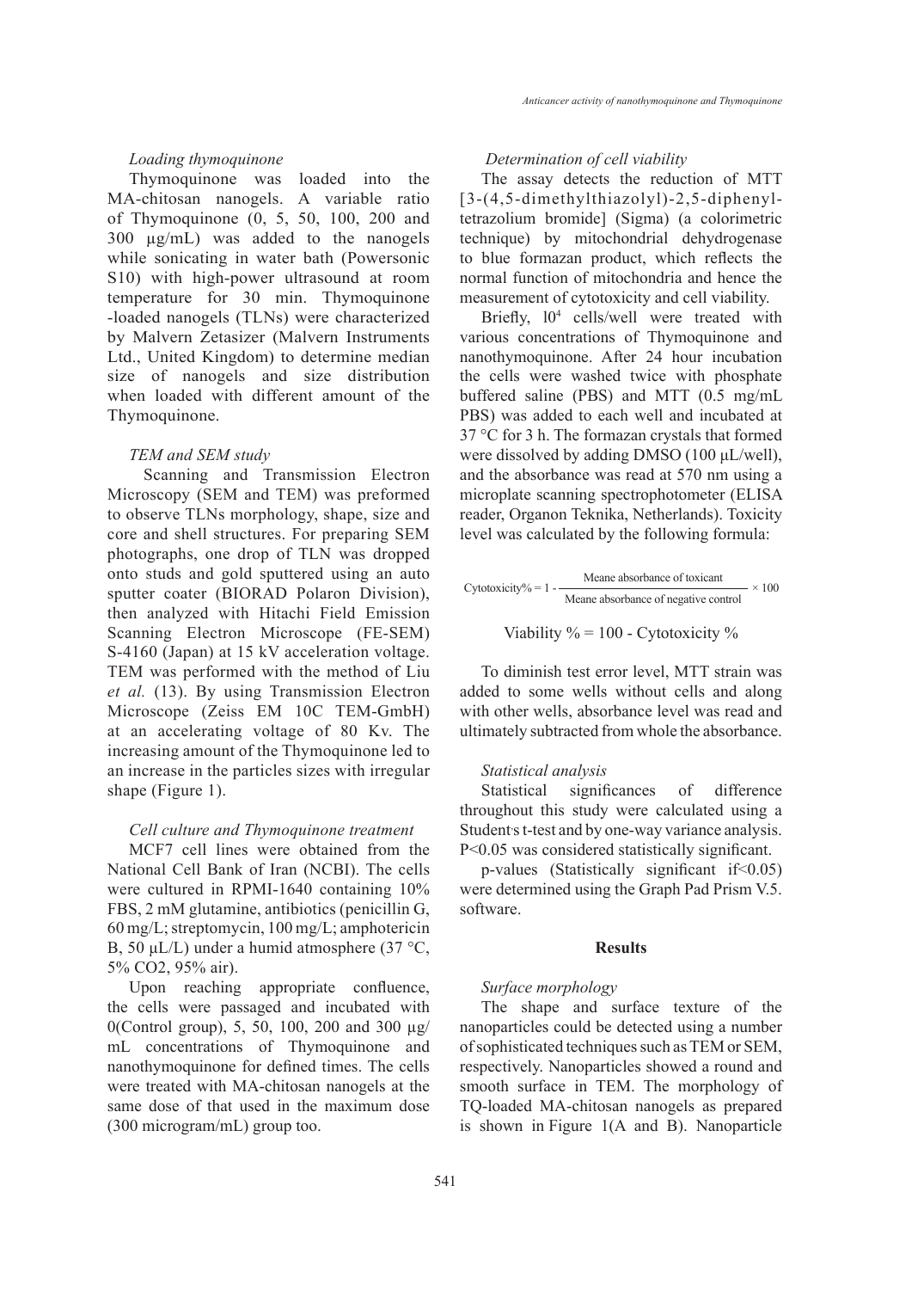

**Figure 1.** Transmission electron (A) and scanning electron (B) microscopy study of optimized nanoparticles.

size was determined by TEM, which proved its sphericity. The particle size ranged between 150 and 200 nm (Figure 1A). The SEM of Nanoparticles proved their smooth surface texture (Figure 1B).

*The effects of Thymoquinone and nanothymoquinone on inhibition and proliferation of MCF7 cell line* 

The effect of Thymoquinone and nanothymoquinone were studied as a doseresponse experiment. Proliferation of MCF7 cells was significantly inhibited by Thymoquinone and nanothymoquinone in a concentration-dependent manner in 24 h. (P<0.05) Different concentrations of Thymoquinone and nanothymoquinone at 24 h had different cytotoxicity effects on MCF7 cell

line (Figure 2).

The 50% inhibition concentration (IC50) values of Thymoquinone and nanothymoquinone on MCF7 cells were determined (Figure 3). IC50 was determined by probit analysis using the Pharm PCS (Pharmacologic Calculation System) statistical package (Springer- Verlag, USA). There were significant differences in IC50 Thymoquinone and nanothymoquinone  $(P<0.05)$ .

## **Discussion**

Cancer drug resistance has been reported to develop following treatment. Therefore, there is a need to explore into new anti-cancer drugs. There has been increasing literature on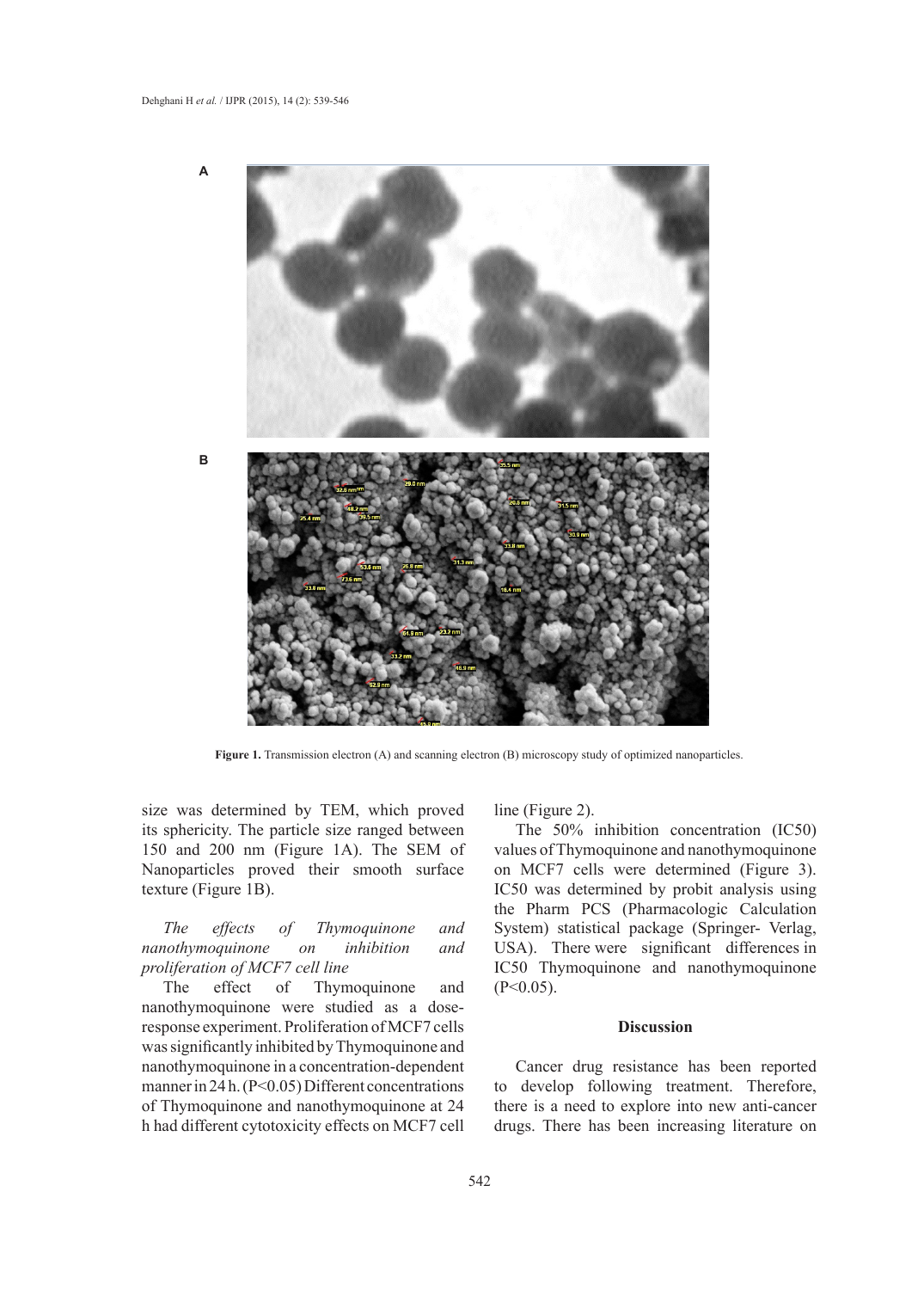

**Figure 2.** Cytotoxicity effects of treatments on MCF7 cell line.

medicinal properties of thymoquinone over the years. Preclinical studies reveal the potential of TQ in improving the therapeutic effect of anticancer drugs and also protection of nontumor tissues against chemotherapy-induced damages. For example, TQ ameliorated nephrotoxicity and cardiotoxicity by cisplatin, ifosfamide, and doxorubicin (14-16). However, no Phase I pilot study has so far been reported evaluating its promising anticancer effect in human subjects. Of interest, Gali-Muhtasib *et al.* (17) noted that TQ induces a sharp increase in p16 protein levels within 2 h of treatment; this observation is of interest, since as mentioned by Gali-Muhtasib *et al.* (18) and Hochhauser (19), modulation of p16 protein expression increases tumor sensitivity to chemotherapeutic drugs.

Bioavailability of a drug to the cells, whether *in-vitro* or *in-vivo*, is critical for its optimal efficacy. Physical entrapment of bioactive molecules such as drugs, proteins, carbohydrates, and DNA in the polymeric network, as well as their *in-vitro* release behavior, have been extensively investigated as targeted drug delivery carriers for biomedical applications(20-23). To enhance the solubility of drugs in aqueous solvents, increase their bioavailability, enhance serum halflife, for tumor cell targeting and bio imaging, nanotechnology has recently emerged as a new technology of choice. Conjugations of drugs with lipids, carbohydrates, and proteins have been used to make nanoparticles. Recent studies from our laboratory have shown that enhanced uptake of cur cumin nanoparticles correlates with enhanced antitumor effects (20). TQ is the bioactive compound, but its poor solubility in aqueous medium and relative toxicity affect its bio-availability and administration in human.

Of particular relevance to pathophysiology of tumor growth is proliferation of tumor cells. Thus far, TQ has been shown to inhibit cell proliferation in cultured cells derived from human breast and ovarian adenocarcinoma, myeloblastic leukemia cells, HL-60, squamous carcinoma [SCCVII;], fibro sarcoma [FSSaR;)], laryngeal neoplastic cells-Hep-2, and prostate and pancreatic cancer (PC) cell lines. Interestingly, human pancreatic ductal epithelial cells (HPDE) cells, noncancerous (BPH-1) prostate epithelial cells, normal kidney cells, and normal human osteoblasts are relatively resistant to inhibitory effect of TQ as reported by us and others(9).

In the present investigation, TQ-encapsulated Chitosan nanoparticles were prepared successfully. We prepared Thymoquinone -loaded nanogels to enhance solubility and investigate their ability to inhibit the proliferation of breast cancer cells *in-vitro*. When examined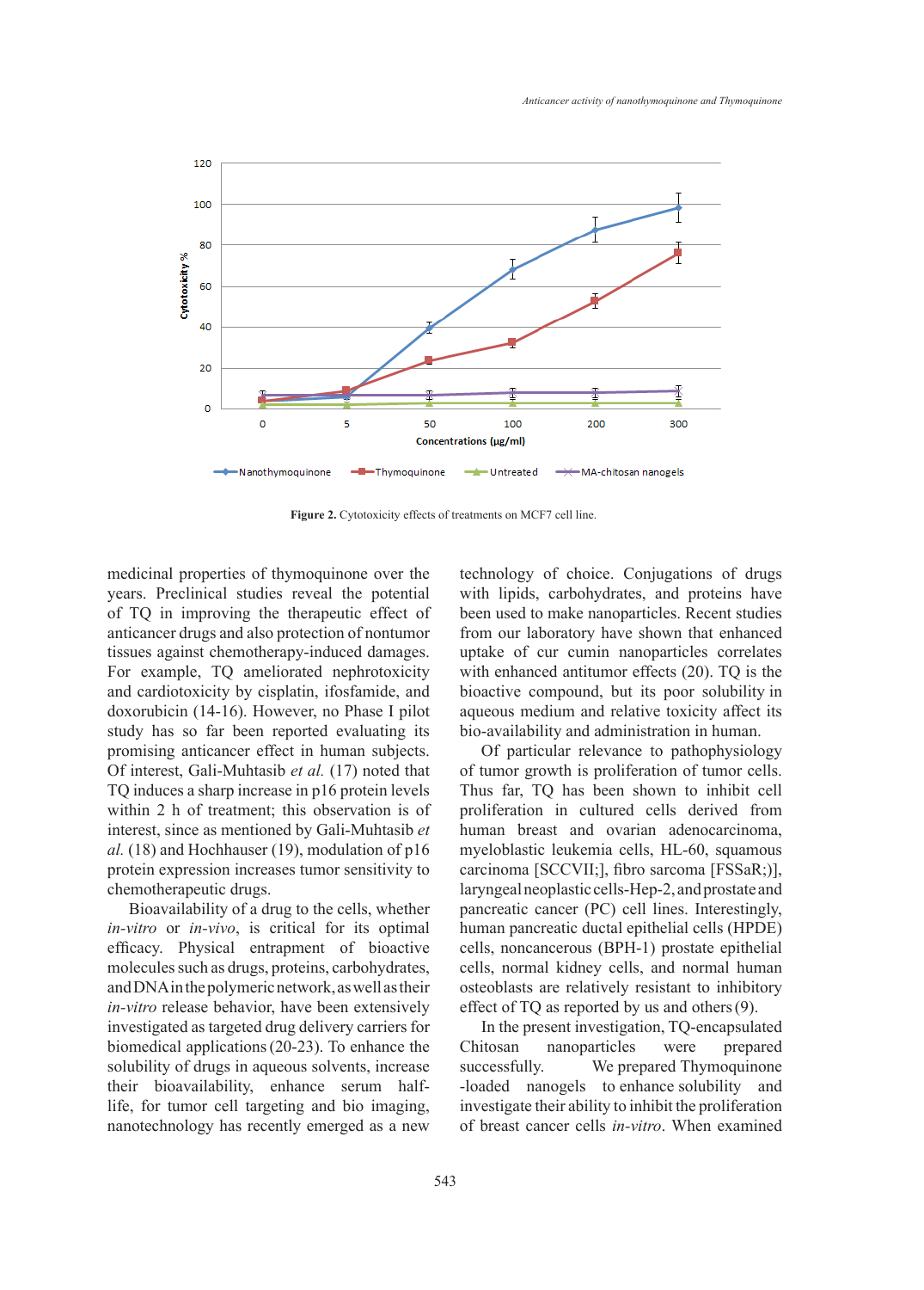

**Figure 3.** The IC50 of Thymoquinone and nanothymoquinone for MCF-7 cell line.

for its ability to suppress the growth of cancer cells, we found that Thymoquinone -loaded nanogels was at least twice as potent as free TQ, possibly due to enhanced uptake. It comprised investigation into extended treatment duration and observation on molecular processes. The initial stage involved study on breast cancer cell proliferation and exposure to wide range of Thymoquinone and nanothymoquinone concentrations. The long-term treatment with thymoquinone was studied for 72 h in breast cancer cell line MCF-7. Further analysis on cell cycle was previously carried out for prolonged treatment of 72 h (21). Thymoquinone was found to inhibit molecules which are involved in the S phase with 25 μM thymoquinone concentration. Furthermore,  $sub-G<sub>1</sub>$  phase arrest occurred with either 25 μM when treated for 12 h. It was previously reported more than 60 μM thymoquinone led to sub- $G_1$  arrest within 12–48 h. This indicated cell growth inhibition could be sustained with minimal dose 25 μM thymoquinone in an extended duration of treatment (22). Cells were found to be more sensitized following 72 h. The proliferation of MCF-7 cell line was regulated by dose of thymoquinone and in overall 50% cell death occured with 186.89 μg/mL and 68.24 μg/mL

with 48 h treatment for Thymoquinone and nanothymoquinone respectively. The design and preparation of nanogels have attracted a great deal of interest in biomedical engineering, pharmaceutical applications, and biomaterials science because of their tunable chemical and three-dimensional (3D) physical structure, good mechanical properties, high water content, and biocompatibility. These unique properties offer great potential for the utilization of nanogels in tissue engineering, biomedical implants, drug delivery, and bionanotechnology (23).

A variety of polysaccharide–based nanogels have been subjected to intensive research in order to address the concerns related to the spontaneous self assembly behaviours of the nanogels in aqueous media. All the tested nanogels have clearly presented adequate cell viability and nontoxicity(23). These nanogels have high content of functional group, compatibility, adjustable size, low immunogenicity and large surface area for multivalent bio-conjugation. Furthermore, their abundance in nature, renewability, nontoxicity and low manufacturing cost make them unique candidates for biotechnology and pharmaceutics applications. Chitosan myristic acid nanogel is used as a support for the organophosphorus hydrolase which degrade organophosphorus pesticides.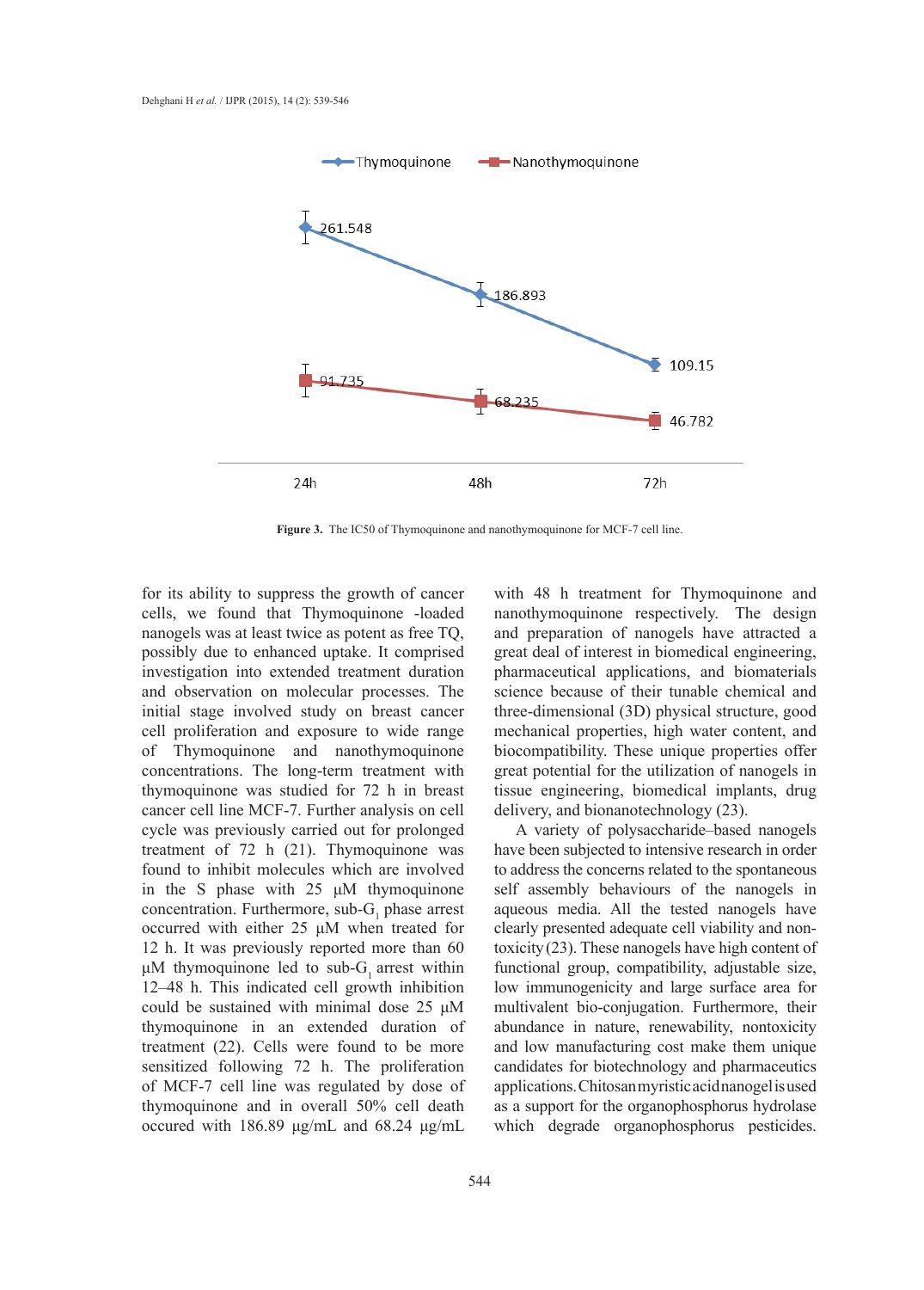Acting as an inhibitor of acetylcholinestrase, organophosphorus compounds pose important hazards to the human and environment while they are used as effective pesticides and insecticides. Growing usage of organophosphorus compounds in agriculture and manufacture of nerve agents has stimulated introduction of stabilization methods for degradative enzymes such as organophosphorus hydrolase (24). Gupta *et al.* recently reported chitosan polymers blended non-covalently to encapsulate curcumin using the capillary-microdot technique (25). These curcumin nanoparticles showed higher efficacy against breast cancer cells and had the potential to treat breast tumors by local, sustained, and long-term therapeutic delivery as a biodegradable system. Curcumin can block TNF-action and production in *in-vitro* models (26). (TNF)-*α* stimulates the production of bcl-2 family member protein from the cytoplasm to the outer mitochondrial membrane (27,28).

This is the first study that describes the encapsulation of TQ in chitosan myristic acid nanogel. It could be concluded that these nanogels are effective at low dose rates, with controlled and effective release and could be applied as an anticancer strategy.

## **Acknowledgment**

I would like to thank the department of genetics of Tehran medical branch, Islamic Azad University, Tehran, Iran.

#### **References**

- (1) Nicholson DW. Caspase structure, proteolytic substrates ,and function during apoptotic cell death. *Cell Death Differ.* (1999) 6: 1028-1042.
- (2) Mao TK, Van De Water J, Keen CL, Schmitz HH and Gershwin ME. Cocoa flavonols and procyanidins promote transforming growth factor-beta1 homeostasis in peripheral blood mononuclear cells. *Exp. Biol. Med.* (2003) 228: 93-99.
- (3) Cragg GM and Newman DJ. Plants as a source of anticancer agents. *J. Ethnopharmacol.* (2005) 100: 72- 79.
- Chen MS, Chen D and Dou QP. Inhibition of (4) proteasome activity by various fruits and vegetables is associated with cancer cell death. *In-vivo* (2004) 1: 73-80.
- (5) Harborne JB and Williams CA. Anthocyanins and other flavonoids. *Nat. Prod. Rep.* (2001) 18: 310-333.
- Ghasemian A, Mehrabian S and Majd A. Peel extracts (6) of two Iranian cultivars of Pomegranate(punica granatum) have antioxidant and antimutagenic activities. *Pakistan J. Biol. Sci*. (2006) 7: 1402-1405.
- (7) Traub ML, De Butte-Smith M, Zukin RS and Etgen AM. Oestradiol and insulin-like growth factor-1 reduce cell loss after global ischaemia in middle-aged female rats. *J. Neuroendocrinol.* (2009) 21: 1038-1044.
- Padhye S, Banerjee S, Ahmad A, Mohammad R and Sarkar FH. From here to eternity the secret of pharaohs: therapeutic potential of black cumin seeds and beyond. *Cancer Ther*. (2008) 6**:** 495-510. (8)
- Banerjee S, Padhye S, Azmi A, Wang Z, Philip (9) PA, Kucuk O, Sarkar FH and Mohammad RM. Review on molecular and therapeutic potential of thymoquinone in cancer. *Nutr. Cancer* (2010) 62: 938- 946.
- Weinberg GL, Vade Boncouer T, Ramaraju GA, (10) Garcia-Amaro MF and Cwik MJ. Pretreatment or resuscitation with a lipid infusion shifts the dose response to bupivacaine induced asystole in rats. *Anesthesiol.* (1998) 88: 1071-1075.
- (11) Hoare T, Sivakumaran D, Stefanescu CF, Lawlor MW and Kohane DS. Nanogel scavengers for drugs: local anesthetic uptake by thermoresponsive nanogels. *Acta Biomater.* **(**2012) 8: 1450-1458.
- $(12)$  Chen XG, Lee CM and Park HJ. O/W emulsification for the selfaggregation and nanoparticle formation of linoleic acid-modified chitosan in the aqueous system. *J. Agric. Food Chem.* (2003) 51: 3135-3139.
- (13) Liu CG, Desai KG, Chen XG and Park HJ. Linolenic acid-modified chitosan for formation of self-assembled nanoparticles. *J. Agric. Food Chem.* (2005) 53: 437- 441.
- Badary OA, Nagi MN, al-Shabanah OA, al-Sawaf HA, (14) al-Sohaibani MO and al-Bekairi AM. Thymoquinone ameliorates the nephrotoxicity induced by cisplatin in rodents and potentiates its antitumor activity. *Can. J. Physiol Pharmacol.* (1997) 75: 1356-1361.
- (15) al-Shabanah OA, Badary OA, Nagi MN, al-Gharably NM, al-Rikabi AC and al-Bekairi AM. Thymoquinone protects against doxorubicin-induced cardiotoxicity without compromising its antitumor activity. *J. Exp. Clin. Cancer Res.* (1998) 17: 193-198.
- (16) Badary OA, Abdel-Naim AB, Abdel-Wahab MH and Hamada FM. The influence of thymoquinone on doxorubicin-induced hyperlipidemic nephropathy in rats. *Toxicol.* (2000) 143: 219-226.
- (17) Gali-Muhtasib HU, Abou Kheir WG, Kheir LA, Darwiche N and Crooks PA. Molecular pathway for thymoquinone-induced cell-cycle arrest and apoptosis in neoplastic keratinocytes. *Anticancer Drugs* (2004) 15: 389-399.
- (18) Gali-Muhtasib H, Roessner A and Schneider-Stock R. Thymoquinone: a promising anti-cancer drug from natural sources. *Int. J. Biochem. Cell Biol.* (2006) 38: 1249-1253.
- (19) Hochhauser D. Modulation of chemosensitivity through altered expression of cell cycle regulatory